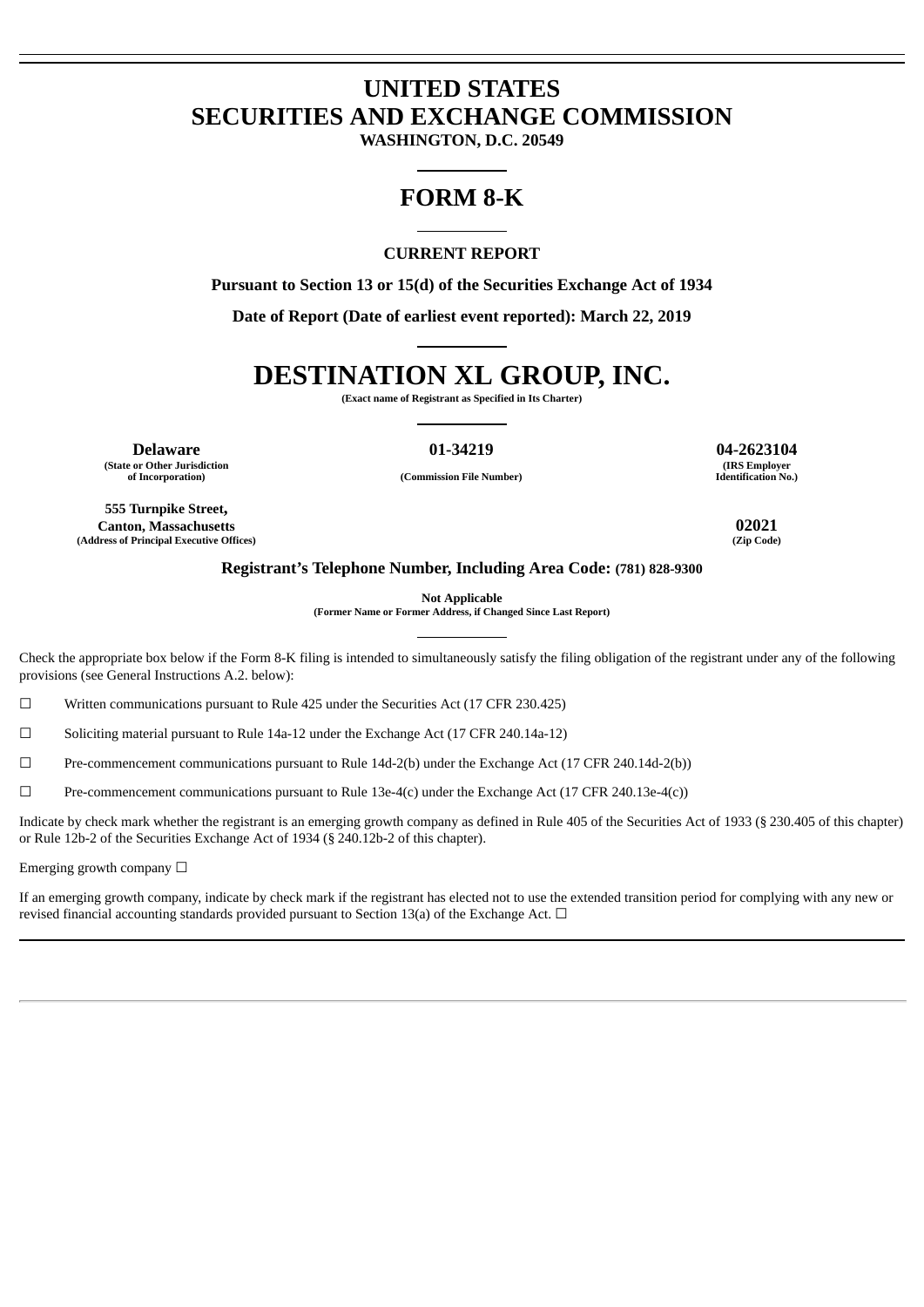# **Item 2.02 Results of Operations and Financial Condition.**

On March 22, 2019, Destination XL Group, Inc. (the "Company") issued a press release announcing the Company's operating results for the fourth quarter and fiscal year 2018. A copy of this press release is attached hereto as Exhibit 99.1.

An audio webcast to discuss the Company's operating results for the fourth quarter and fiscal year 2018 will be held today, March 22, 2019 at 9:00 a.m. ET. Interested parties can access the webcast on the Company's website at www.destinationxl.com under the Investor Relations section.

# **Item 9.01 Financial Statements and Exhibits.**

(d) Exhibits

Exhibit No. Description

99.1 [Press release issued by Destination XL Group, Inc. dated March 22, 2019](#page-3-0)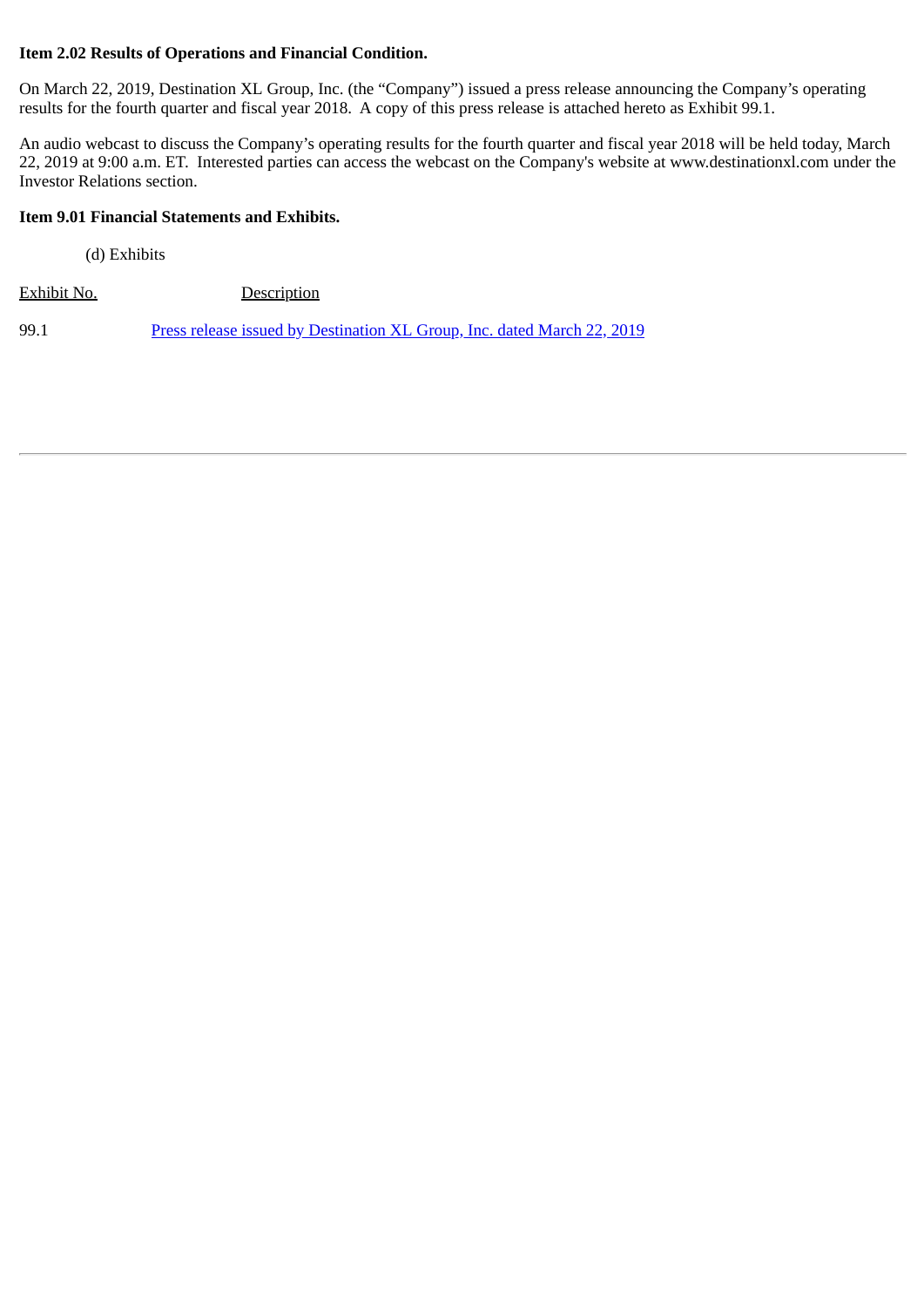#### SIGNATURES

Pursuant to the requirements of the Securities Exchange Act of 1934, the registrant has duly caused this report to be signed on its behalf by the undersigned, thereunto duly authorized.

DESTINATION XL GROUP, INC.

Date: March 22, 2019 By: *By: /s/ Robert S. Molloy* 

**Robert S. Molloy Senior Vice President, Chief Administrative Officer, General Counsel and Secretary**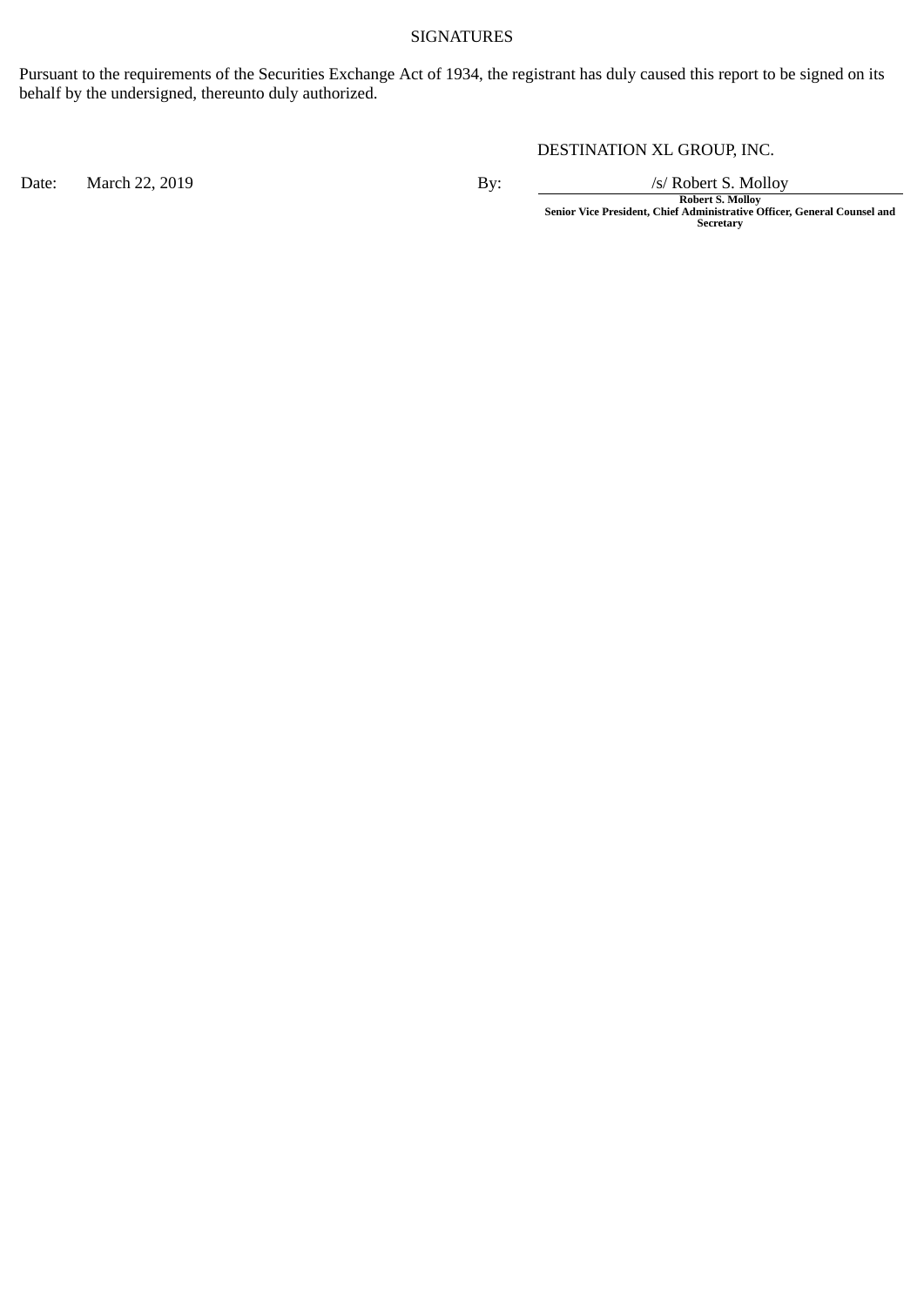<span id="page-3-0"></span>99.1

# **Destination XL Group, Inc. Reports Fiscal 2018 Fourth-Quarter and Full Year Financial Results**

*Fourth Quarter Comparable Sales up 3.1%; Full-Year Comparable Sales Up 3.0%*

CANTON, Mass., March 22, 2019 – Destination XL Group, Inc. (NASDAQ: DXLG), Destination XL Group, Inc. (NASDAQ: DXLG), the largest omni-channel specialty retailer of big & tall men's apparel in the United States, today reported financial results for the fourth quarter and fiscal year 2018.

## **Highlights**

- Total sales for the 13-week fourth quarter of \$131.2 million as compared to the 14-week fourth quarter in the prior year of \$135.5 million; total sales for the 52-week year of \$473.8 million as compared to the total sales of \$468.0 million for the 53-week prior year.
- Total comparable sales (on a 52-week basis) increased 3.1% for the fourth quarter and 3.0% for the year.
- Net loss for the quarter was \$(7.2) million as compared to prior-year quarter's net loss of \$(3.3) million; net loss for the year was \$(13.5) million as compared to \$(18.8) million in the prior year.
- Adjusted net loss for the quarter was \$(0.6) million as compared to an adjusted net loss of \$(2.7) million in the prior-year quarter; adjusted net loss for the year was \$(3.5) million as compared to \$(12.8) million in the prior year.
- On a non-GAAP basis, adjusted EBITDA for the quarter was \$6.8 million as compared to \$5.0 million in the prior-year quarter; adjusted EBITDA for the year was \$27.4 million as compared to \$17.1 million in the prior year.

#### **Management Comments**

"We are pleased to report our fifth consecutive quarter of positive comparable sales growth with a fourth quarter increase of 3.1%," said Acting Chief Executive Officer, David Levin. "Sales performance both in-store and online was consistent throughout the quarter."

Levin continued, "Fiscal 2018 was a pivotal year for our Company and we believe our core business is well positioned for continued growth in fiscal 2019. We completed a customer segmentation study that has provided better insights to focus our marketing strategies. We launched a new website that is faster, more responsive, and easier to navigate. We initiated a corporate reorganization that has lowered our SG&A expense, and we refinanced our credit facility with an extension through the middle of 2023. "

"The fourth quarter also marked a major strategic shift at our Company as we officially launched a wholesale division. DXL is the industry expert in men's big and tall apparel. Wholesale allows us to leverage that expertise and offer a turn-key solution to other retailers who cater to the big and tall customer."

"Finally, we are very excited to have recruited Harvey Kanter, the former CEO of Blue Nile, to serve as our new CEO. Harvey joined the Company as an advisor on February 19, 2019, and will take over as CEO and join the Board as a director on April 1, 2019. Harvey has a distinguished track record of developing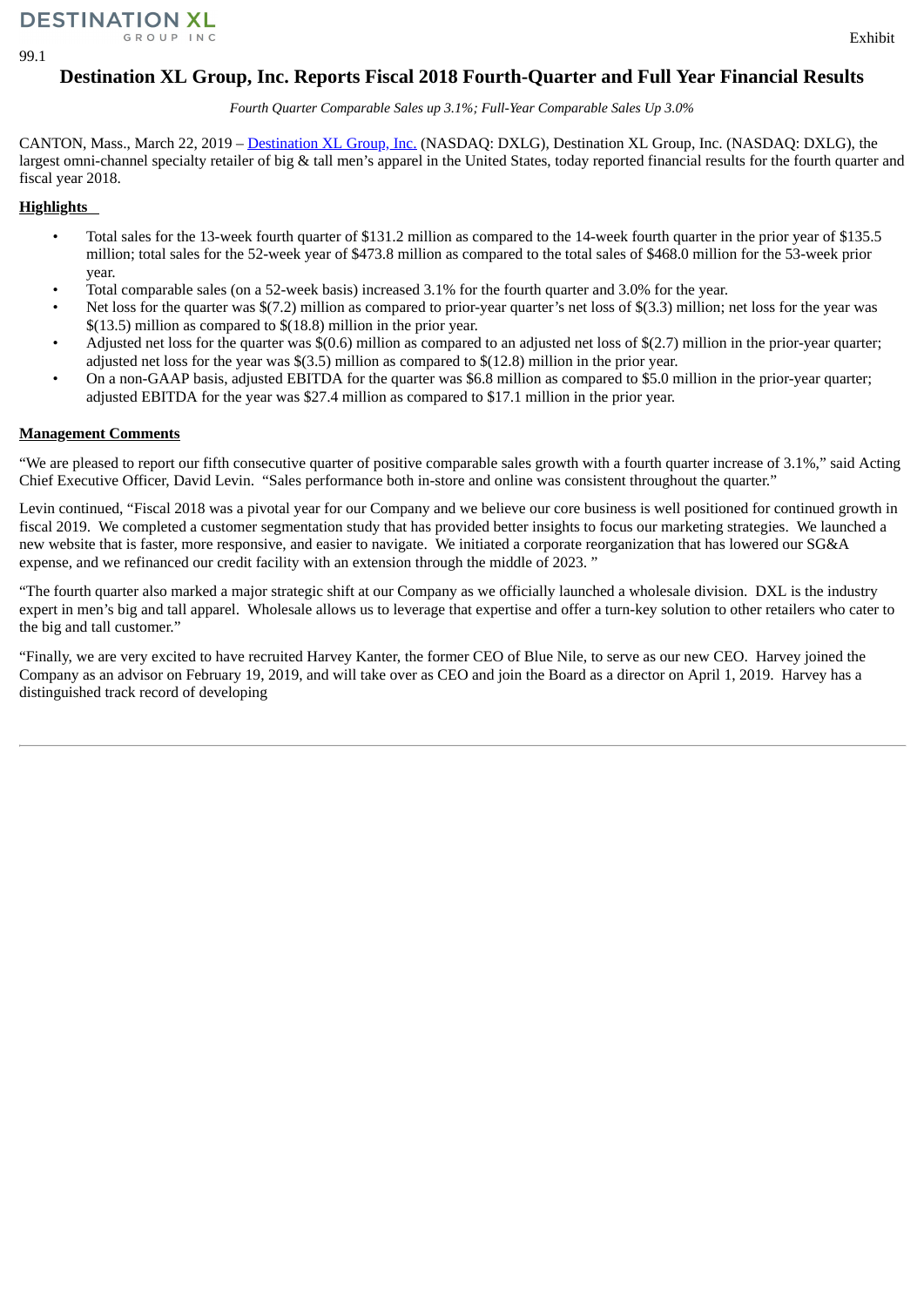consumer-centric brands and growing their revenue and profitability. Our management team has already begun to engage with Harvey as we begin charting the next phase of DXL growth." Levin concluded.

#### **Fourth-Quarter and Fiscal 2018 Results**

The Company's 2018 fiscal year included 52 weeks, compared with 53 weeks in fiscal 2017. Accordingly, year-over-year comparisons of total sales for the fourth quarter and full year are affected by an extra week of sales in fiscal 2017. However, for comparable sales, the Company is reporting on a comparable-week basis (i.e., the 13 and 52 weeks ended February 2, 2019 compared with the 13 and 52 weeks ended February 3, 2018, respectively).

#### *Sales*

For the 13-week fourth quarter of fiscal 2018, total sales decreased 3.2% to \$131.2 million from \$135.5 million for the 14-week fourth quarter of fiscal 2017. Comparable sales for the fourth quarter increased by 3.1%. The decrease of \$4.3 million in total sales was due to the shift in comparable weeks and one less week of sales of \$8.4 million and closed stores of \$2.1 million, partially offset by an increase in comparable sales of or \$3.8 million, an increase in wholesale revenue of \$2.0 million and an increase in non-comparable sales and other revenue of \$0.4 million.

For fiscal 2018, total sales increased 1.2% to \$473.8 million from \$468.0 million in fiscal 2017. Comparable sales for the full year increased by 3.0%. The increase in sales of \$5.8 million was driven by an increase in comparable sales of \$13.3 million, an increase in non-comparable sales of \$6.6 million and wholesale revenue of \$2.4 million. These increases were partially offset by the shift in comparable weeks and one less week of sales of \$6.3 million, closed stores of \$8.6 million and other revenue of \$1.6 million.

#### *Gross Margin*

For the fourth quarter of fiscal 2018, gross margin, inclusive of occupancy costs, was 43.5%, compared with gross margin of 45.0% for the fourth quarter of fiscal 2017. The decrease of 150 basis points was the result of a decrease in merchandise margin of 160 basis points, partially offset by a decrease in occupancy costs as a percentage of total sales of 10 basis points. The decrease in merchandise margin was primarily due to a shift in revenues from core private label to fashion and branded merchandise and the impact of our wholesale segment, which by its nature has lower merchandise margins than our retail business. On a dollar basis, occupancy costs for the fourth quarter decreased approximately 3.8% as compared to the prior-year's fourth quarter.

For the fiscal year, gross margin, inclusive of occupancy costs, was 44.6%, compared to 45.0% for fiscal 2017. The decrease of 40 basis points was due to a decrease in merchandise margin of 80 basis points, partially offset by a decrease in occupancy costs as a percentage of sales of 40 basis points. The decrease in merchandise margin was similarly due to a shift in revenues toward fashion and branded merchandise and our wholesale segment. On a dollar basis, occupancy costs for the full year decreased 1.4% as compared to fiscal 2017.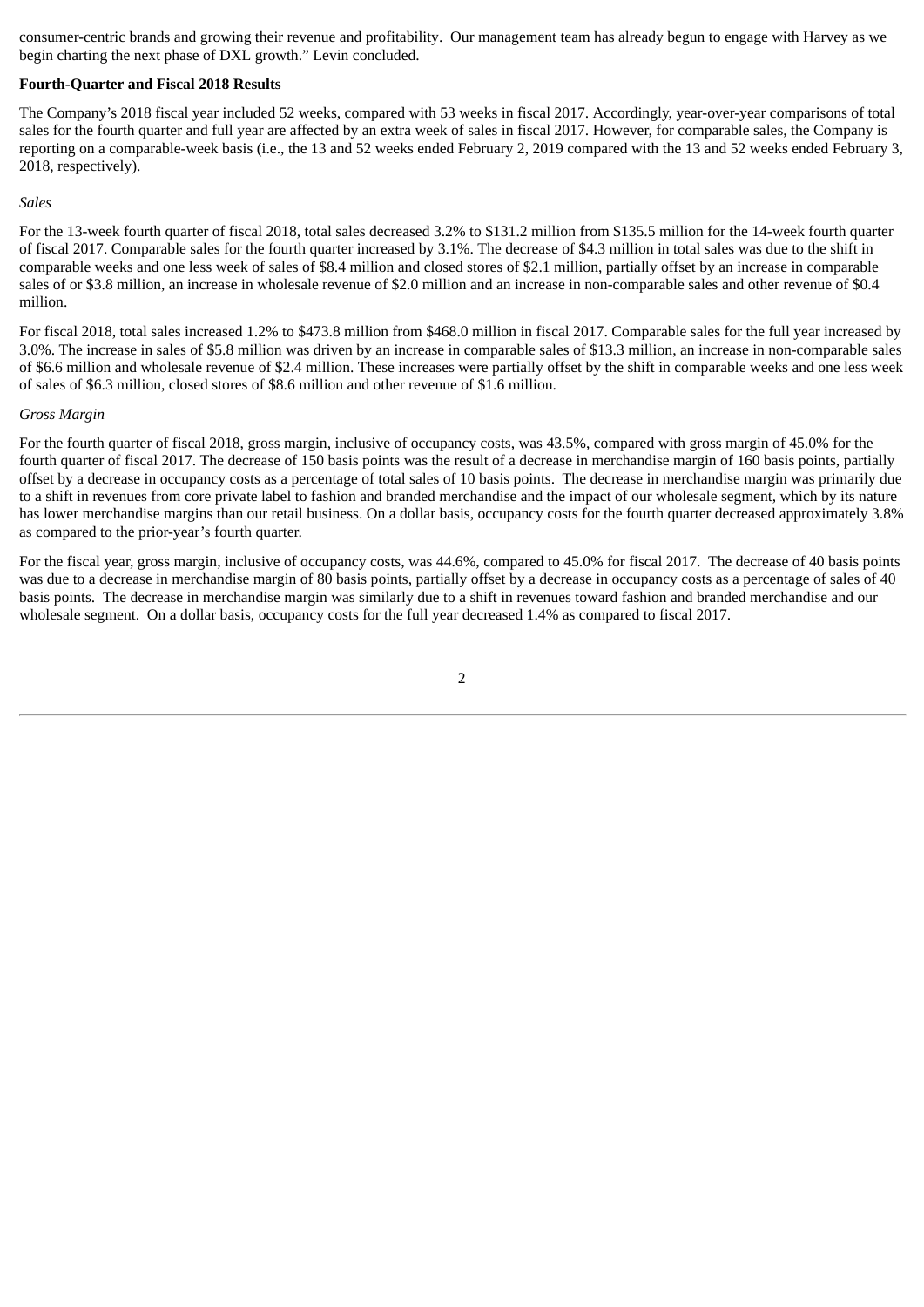#### *Selling, General & Administrative*

SG&A expenses for the fourth quarter of fiscal 2018 were 38.3%, compared with 41.3% of sales in the fourth quarter of fiscal 2017. On a dollar basis, SG&A expense decreased \$5.8 million, compared to the prior year fourth quarter, primarily due to a \$3.0 million decrease in marketing costs, savings from the corporate restructuring of approximately \$1.8 million and approximately \$2.5 million of expenses in the prior year for the additional 53rd week. These savings were partially offset by increases in incentive accruals and IT operating costs.

For fiscal 2018, SG&A expenses were 38.8% of sales, compared to 41.3% in fiscal 2017. On a dollar basis, SG&A expense decreased \$9.4 million, primarily due to savings from the corporate restructuring of \$6.0 million, a decrease in marketing costs of \$5.1 million and one less week of expenses of \$2.5 million. These decreases were partially offset by an increase in incentive accruals and IT operating costs.

Management views SG&A expenses through two primary cost centers: Customer Facing Costs and Corporate Support Costs. Customer Facing Costs, which include store payroll, marketing and other store operating costs, represented 23.8% of sales in the fourth quarter of fiscal 2018, compared to 26.5% of sales in the fourth quarter of last year. Corporate Support Costs, which include the distribution center and corporate overhead costs, represented 14.5% of sales in the fourth quarter of fiscal 2018, compared to 14.8% of sales in the fourth quarter of last year. For fiscal 2018, Customer Facing costs were 23.2%, compared to 24.7% for fiscal 2017. Corporate Support Costs for fiscal 2018 were 15.6%, compared to 16.6% for fiscal 2017.

#### *Corporate Restructuring*

In May 2018, the Company executed a corporate restructuring to accelerate the Company's path to profitability by better aligning its expense structure with its revenues. We eliminated 56 positions, which represented approximately 15% of our corporate work force, or 2% of our total work force. Of the 56 positions, 36 positions were terminations and 20 positions were open positions that were not filled. As a result, we incurred an aggregate charge of \$1.9 million in fiscal 2018, for employee severance and one-time termination benefits, as well as other employee-related costs. Approximately \$1.6 million of the \$1.9 million restructuring charge were cash expenditures.

As a result of this restructuring, we realized savings of \$6.0 million in SG&A expenses in fiscal 2018. The savings primarily related to corporate payroll, travel, benefits and non-essential project expenses, and are expected to be approximately \$10.0 million on an annualized basis. The Company will continue to address its SG&A cost structure to improve its EBITDA margins and overall profitability.

#### *CEO Search and Transition Costs*

We announced in March 2018 that Mr. Levin planned to retire on December 31, 2018. Pursuant to the terms of the Transition Agreement between the Company and Mr. Levin dated March 20, 2018, as amended (the "Transition Agreement"), Mr. Levin resigned as President, Chief Executive Officer and director of the Company on January 1, 2019, and assumed the role of Acting CEO. On April 1, 2019, Mr.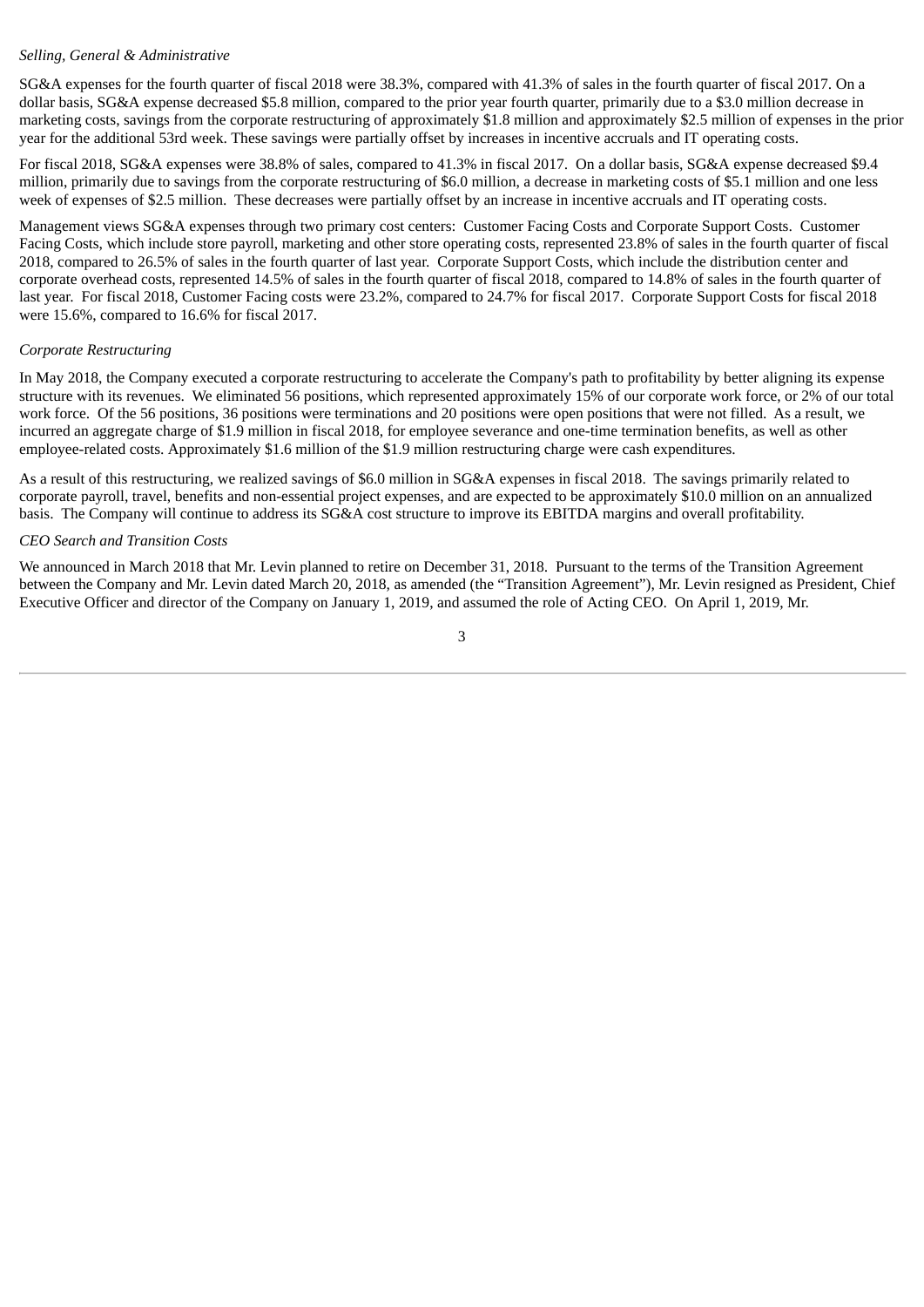Levin will resign as Acting CEO, and Mr. Kanter will become the Company's President, Chief Executive Officer and a director of the Company.

In connection with this transition, we incurred an aggregate charge of \$2.4 million in fiscal 2018 related to expenses incurred pursuant to the Transition Agreement and the CEO search. The Company expects to incur additional charges of approximately \$1.7 million for CEO transition costs in fiscal 2019, related primarily to potential incentive awards payable pursuant to the Transition Agreement.

#### *Impairment of Assets*

For the fourth quarter and fiscal year 2018, we recorded asset impairment charges of \$4.6 million. These charges consisted of \$3.1 million for impairment of store assets, where the carrying value exceeded fair value and \$1.5 million for the write-off of our Rochester trademark.

We expect to close our five remaining Rochester Clothing stores in fiscal 2019. The growth in our DXL brand has slowly eroded the sales volume and profitability in our remaining Rochester stores, which are predominately located in high-rent, metropolitan areas. Most of our Rochester merchandise assortment will continue to be available on dxl.com, and many Rochester brands can be found in DXL stores. With the exception of London, all of our Rochester stores are located in close proximity to one or more DXL stores.

In the fourth quarter of 2017, we recorded asset impairment charges of \$2.4 million, which consisted of \$0.5 million for the impairment of long-lived assets, related to stores where the carrying value exceeded fair value, and \$1.9 million for the write-off of certain costs associated with technology projects, which were abandoned in fiscal 2017. For fiscal 2017, impairment charges totaled \$4.1 million, which consisted of \$2.2 million for the impairment of store assets and \$1.9 million for the write-off of technology projects.

#### *Income Taxes*

There was no significant income tax benefit recognized in fiscal 2018 or fiscal 2017 due to the full valuation allowance against our deferred tax assets. For fiscal 2017, we recognized an income tax benefit of \$2.1 million related to the recognition of the majority of our AMT credit, which became refundable under the 2017 Tax Act. The income tax benefit for fiscal 2018 of \$0.2 million is primarily related to the recognition of the remaining AMT credit not recognized in fiscal 2017.

#### *Net Loss*

Net loss for the fourth quarter of fiscal 2018 was \$(7.2) million, or \$(0.15) per diluted share, compared to a net loss of \$(3.3) million, or \$(0.07) per diluted share, for the fourth quarter of fiscal 2017.

Included in our results for the fourth quarter of fiscal 2018 was a charge of \$1.8 million, or \$(0.04) per diluted share for the CEO transition costs and asset impairment charges of \$4.6 million, or \$(0.09) per diluted share. The fourth quarter of the prior year benefited from the 53rd week, which contributed \$1.6 million, or \$0.03 per diluted share, and an income tax benefit related to the recognition of an AMT tax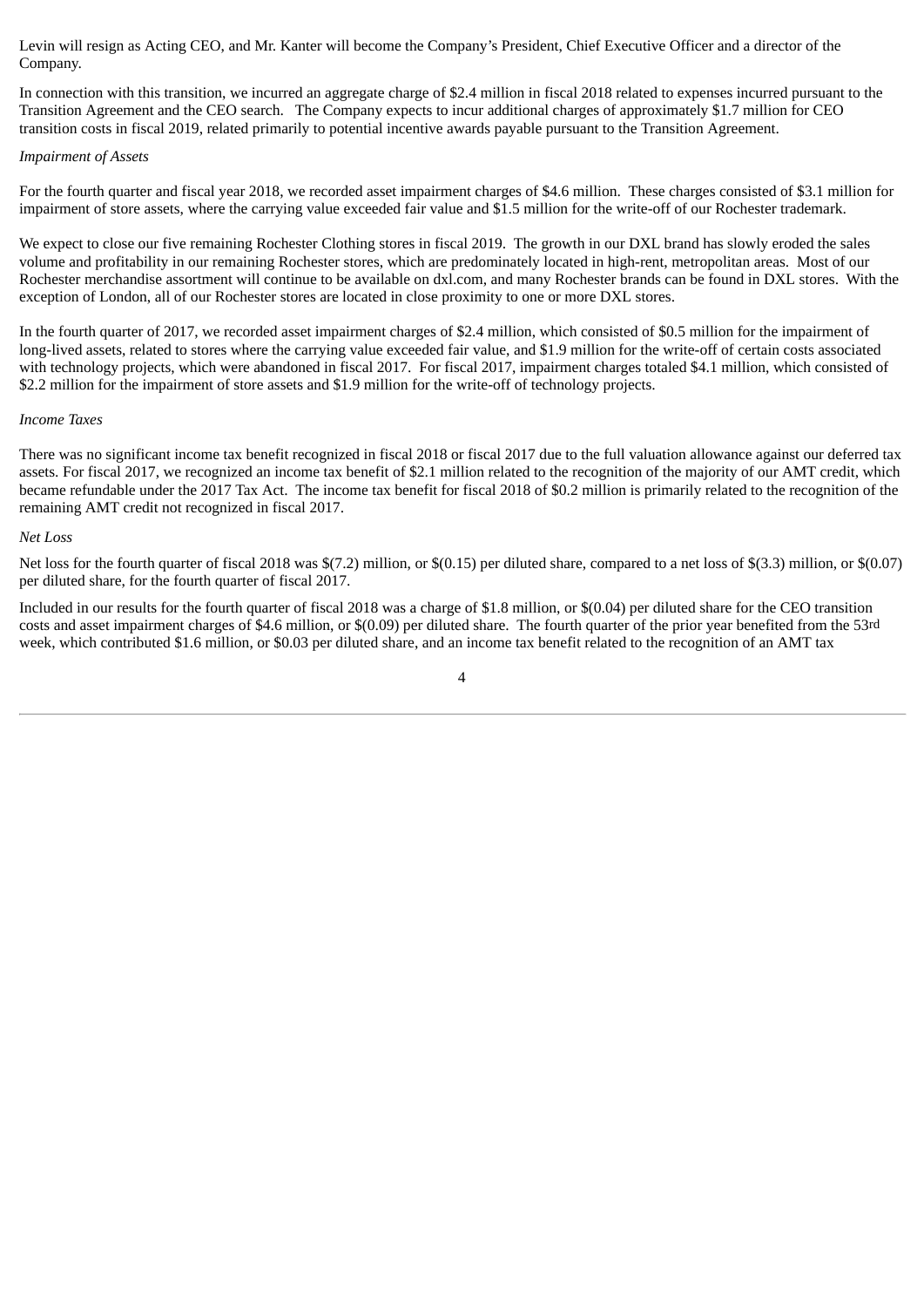credit of \$2.1 million, or \$0.04 per diluted share, partially offset by an asset impairment charge of \$2.4 million, or \$(0.05) per diluted share.

The net loss for fiscal 2018 was \$(13.5) million, or \$(0.28) per diluted share, compared with a net loss of \$(18.8) million, or \$(0.39) per diluted share, in fiscal 2017.

On a non-GAAP basis, before impairment charges, corporate restructuring, CEO transition costs and assuming a normalized tax rate of 26%, adjusted net loss for the fourth quarter of fiscal 2018 was \$(0.01) per diluted share, compared to a net loss of \$(0.05) per diluted share for the fourth quarter of fiscal 2017. For fiscal 2018, the adjusted net loss was \$(0.07) per diluted share, compared to \$(0.26) per diluted share for fiscal 2017.

#### *Adjusted EBITDA*

Earnings before interest, taxes, depreciation and amortization, adjusted for asset impairments, corporate restructuring and CEO transition costs (adjusted EBITDA), a non-GAAP measure, for the fourth quarter of fiscal 2018 were \$6.8 million, compared to \$5.0 million for the fourth quarter of fiscal 2017. For fiscal 2018, adjusted EBITDA was \$27.4 million, compared to \$17.1 million for fiscal 2017.

#### *Cash Flow*

Cash Flow provided by operations for fiscal 2018 was \$15.7 million, compared to \$31.0 million in fiscal 2017. Capital expenditures for fiscal 2018 were \$13.0 million as compared to \$22.6 million for fiscal 2017. Free cash flow, a non-GAAP measure, decreased \$5.6 million, from \$8.4 million in 2017 to \$2.8 million in 2018. The decrease in free cash flow was primarily due to prior year inventory reduction initiatives of \$14.1 million that have now annualized, and an inventory increase in the current year for our wholesale segment. The addition of our wholesale segment will create a temporary shift in free cash flow due to the nature of inventory lead times and wholesale account payment terms. For fiscal 2018, our free cash flow was negatively impacted by approximately \$5.0 million related to an increase in inventory and accounts receivable for our wholesale segment. These decreases were partially offset by improved earnings and a decrease in capital expenditures. Capital expenditures for fiscal 2018 included the purchase of the dxl.com domain name for \$1.2 million.

|                                                                                | For the fiscal year ended |                  |  |                  |  |  |  |  |
|--------------------------------------------------------------------------------|---------------------------|------------------|--|------------------|--|--|--|--|
| (in millions)                                                                  |                           | February 2, 2019 |  | February 3, 2018 |  |  |  |  |
| Cash flow from operating activities (GAAP basis)                               |                           | 15.7             |  | 31.0             |  |  |  |  |
| Capital expenditures, infrastructure projects                                  |                           | (10.8)           |  | (9.7)            |  |  |  |  |
| Free Cash Flow before DXL capital expenditures (non-GAAP)                      |                           | 5.0              |  | 21.3             |  |  |  |  |
| Capital expenditures for DXL stores and the acquisition of the DXL domain name |                           | (2.2)            |  | (12.9)           |  |  |  |  |
| Free Cash Flow (non-GAAP basis)                                                |                           | 2.8              |  | 8.4              |  |  |  |  |

#### *Non-GAAP Measures*

Adjusted EBITDA, adjusted net loss, adjusted net loss per diluted share, free cash flow before DXL capital expenditures and free cash flow are non-GAAP financial measures. Please see "Non-GAAP Measures" below and reconciliations of these non-GAAP measures to the comparable GAAP measures that follow in the tables below.

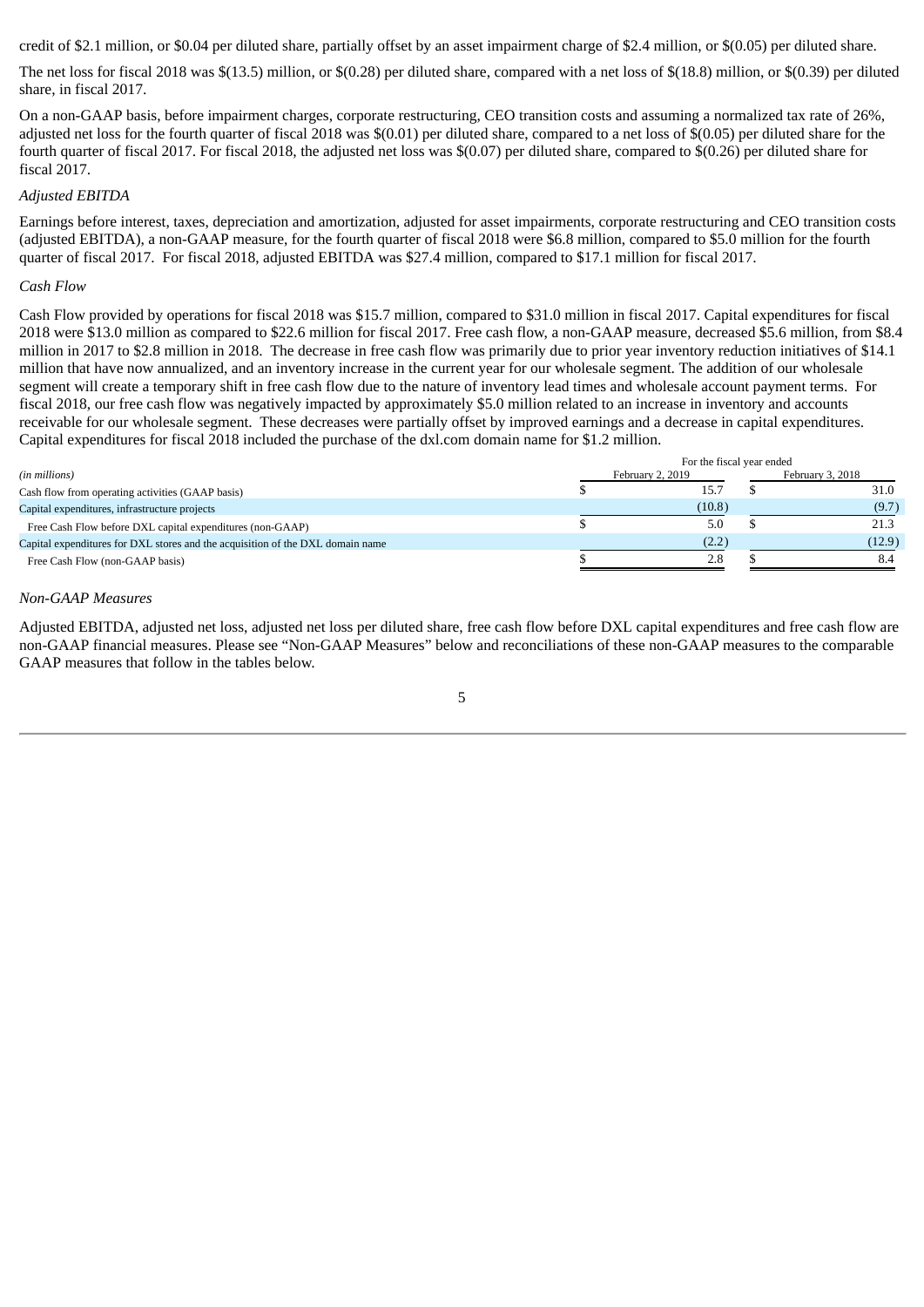#### *Balance Sheet & Liquidity*

At February 2, 2019, the Company had cash and cash equivalents of \$4.9 million. Total debt at February 2, 2019, was \$56.7 million, and consisted of \$41.9 million outstanding under the Company's credit facility and approximately \$14.8 million outstanding under its term loan, net of unamortized debt issuance costs. At February 2, 2019, the Company had \$45.6 million of excess availability under its credit facility.

Inventory was \$106.8 million at February 2, 2019, compared to \$103.3 million at February 3, 2018. The increase in inventory was due to the acceleration of receipts from February to January as well as increased inventory levels for our wholesale segment due to the longer lead times.

#### **Store Information**

For fiscal 2018, the Company opened 2 DXL retail stores and 1 DXL outlet, and rebranded 3 Casual Male XL stores to DXL retail stores. The Company also closed 9 Casual Male XL retail stores, 3 Casual Male outlets stores and 1 DXL retail store:

|                           | Year End 2016 |         | Year End 2017                                        |        | Year End 2018 |        | Year End 2019E |         |  |  |
|---------------------------|---------------|---------|------------------------------------------------------|--------|---------------|--------|----------------|---------|--|--|
|                           | $#$ of        | Sq Ft.  | # of                                                 | Sq Ft. | # of          | Sa Ft. | $#$ of         | Sq Ft.  |  |  |
|                           | <b>Stores</b> | (000's) | (000's)<br>(000's)<br><b>Stores</b><br><b>Stores</b> |        |               |        | <b>Stores</b>  | (000's) |  |  |
| DXL retail                | 192           | 1,542   | 212                                                  | 1,665  | 216           | 1,684  | 229            | 1,733   |  |  |
| DXL outlets               | 13            | 66      | 14                                                   | 72     | 15            | 78     | 16             | 82      |  |  |
| <b>CMXL</b> retail        | 97            | 340     | 78                                                   | 268    | 66            | 221    | 49             | 159     |  |  |
| <b>CMXL</b> outlets       | 36            | 113     | 33                                                   | 103    | 30            | 91     | 29             | 88      |  |  |
| <b>Rochester Clothing</b> |               | 51      |                                                      | 51     |               | 51     |                |         |  |  |
| Total                     | 343           | 2,112   | 342                                                  | 2,159  | 332           | 2.125  | 323            | 2,062   |  |  |

#### **E-Commerce Information**

The Company distributes its licensed branded and private label products directly to consumers through its stores, website and third-party marketplaces. As the Company continues to invest in its digital capabilities, management believes it is important to monitor the total percentage of revenue that is facilitated by the Company's e-commerce systems, regardless of which channel originates or fulfills the transaction. Ecommerce sales, which we also refer to as direct sales, are defined as sales that originate online, whether through our website, at the store level or through a third-party marketplace. Our direct sales increased to 24.4% of retail segment sales for the fourth quarter of fiscal 2018, compared to 23.1% for the fourth quarter of fiscal 2017. For fiscal 2018, our direct sales represented 21.6% of retail segment sales as compared to 21.0% for fiscal 2017.

#### **Impact of New Lease Accounting Standard**

The Company will be adopting a new lease accounting standard, ASC 842 (Leases) in the first quarter of fiscal 2019. While our analysis is not fully complete, we expect the most significant impact, as a result of this adoption, will be the recognition of leases as right-of-use assets of approximately \$217 million and corresponding lease liabilities of approximately \$255 million on our Consolidated Balance Sheet. The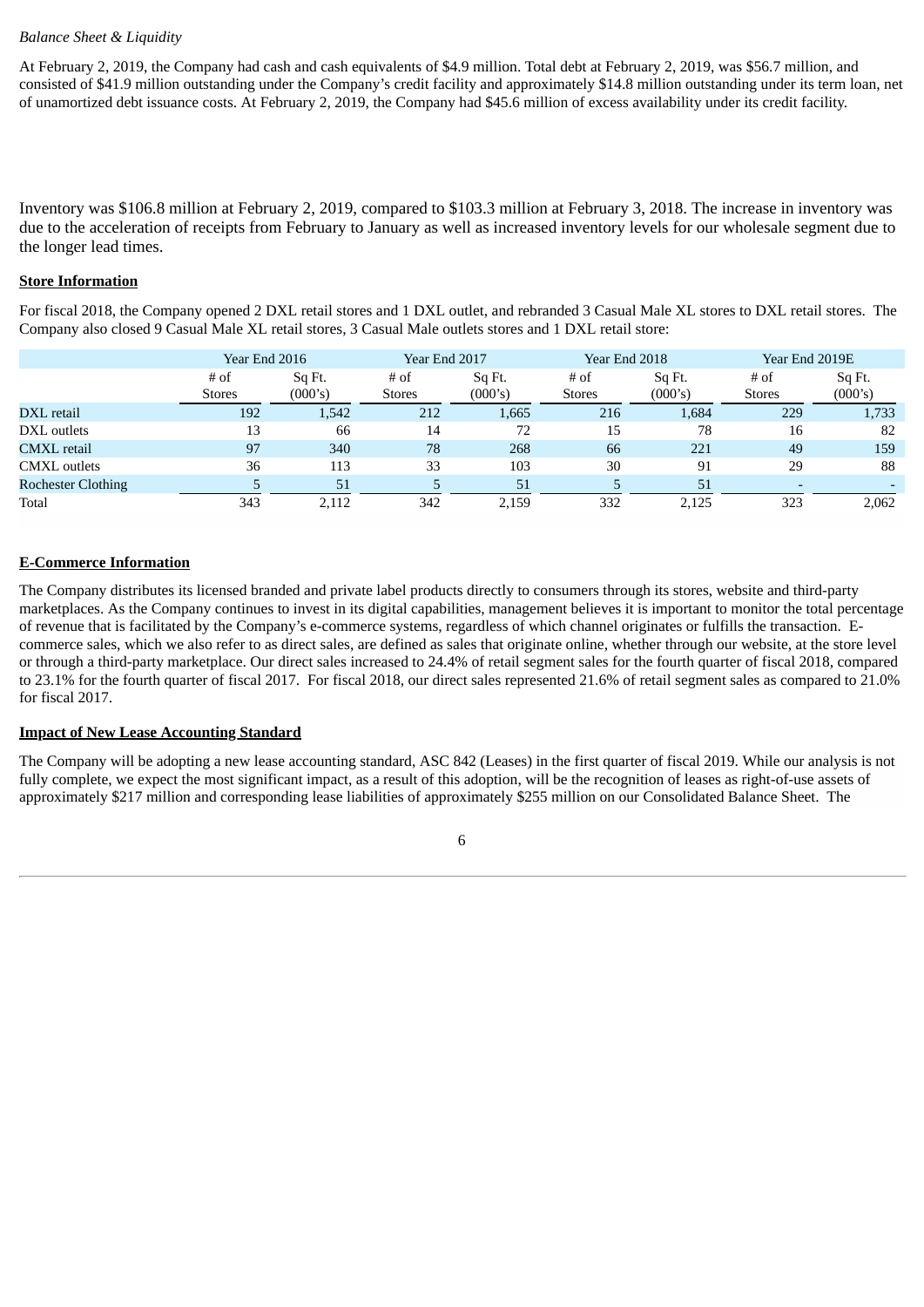\$38 million difference between the right-of-use assets and lease liabilities upon adoption of the new lease standard will be primarily attributable to the elimination of certain existing lease-related assets and liabilities as a net adjustment to the right-of-use assets. While we do not expect the adoption of this new lease accounting standard to have a material impact on earnings for fiscal 2019, we do expect to recognize in the first quarter of fiscal 2019 an adjustment to opening retained earnings to recognize the remaining deferred gain of \$10.3 million from a saleleaseback transaction of our corporate headquarters and distribution center that was completed on January 31, 2006.

#### **Financial Outlook**

Our core business remains strong, and we expect to deliver low single-digit comparable sales growth in our omni-channel retail business and to generate free cash flow in fiscal 2019. The Company will continue to provide forward-looking commentary on business trends. As previously announced in mid-February, Mr. Kanter will assume the role of President and Chief Executive Officer of the Company as of April 1, 2019. Upon joining the Company, Mr. Kanter will conduct a strategic review to assess and address the current and go-forward execution strategy for the business. The Company and Mr. Kanter continue to believe that (i) increasing our customer base, (ii) improving returns on investment in our marketing and digital initiatives, (iii) enhancing our in-store and online experience, and (iv) managing our cost structure are essential to achieving a 10% EBITDA margin over time. Additionally, as previously announced, the Company has created a new wholesale segment, the impact of which on the Company's financial results needs to be fully assessed. Given the CEO transition, the strategic review and the launch of a new wholesale segment, the Company is not providing detailed earnings or cash flow guidance until we have increased visibility in the effectiveness of our initiatives.

In fiscal 2019, we plan to open 2 new DXL retail stores, rebrand 12 Casual Male XL retail stores to DXL retail stores, and rebrand 1 Casual Male XL outlet to a DXL outlet store. We also plan to close 5 Casual Male XL retail stores (two of which will be closed in connection with the opening of the two DXL stores), 1 DXL store and our 5 remaining Rochester Clothing stores.

#### **Conference Call**

The Company will hold a conference call to review its financial results today, Friday, March 22, 2019 at 9:00 a.m. ET. To listen to the live webcast, visit the "Investor Relations" section of the Company's website. The live call also can be accessed by dialing: (866) 680-2311. Please reference conference ID: 4166989. An archived version of the webcast may be accessed by visiting the "Events" section of the Company's website for up to one year.

During the conference call, the Company may discuss and answer questions concerning business and financial developments and trends. The Company's responses to questions, as well as other matters discussed during the conference call, may contain or constitute information that has not been disclosed previously.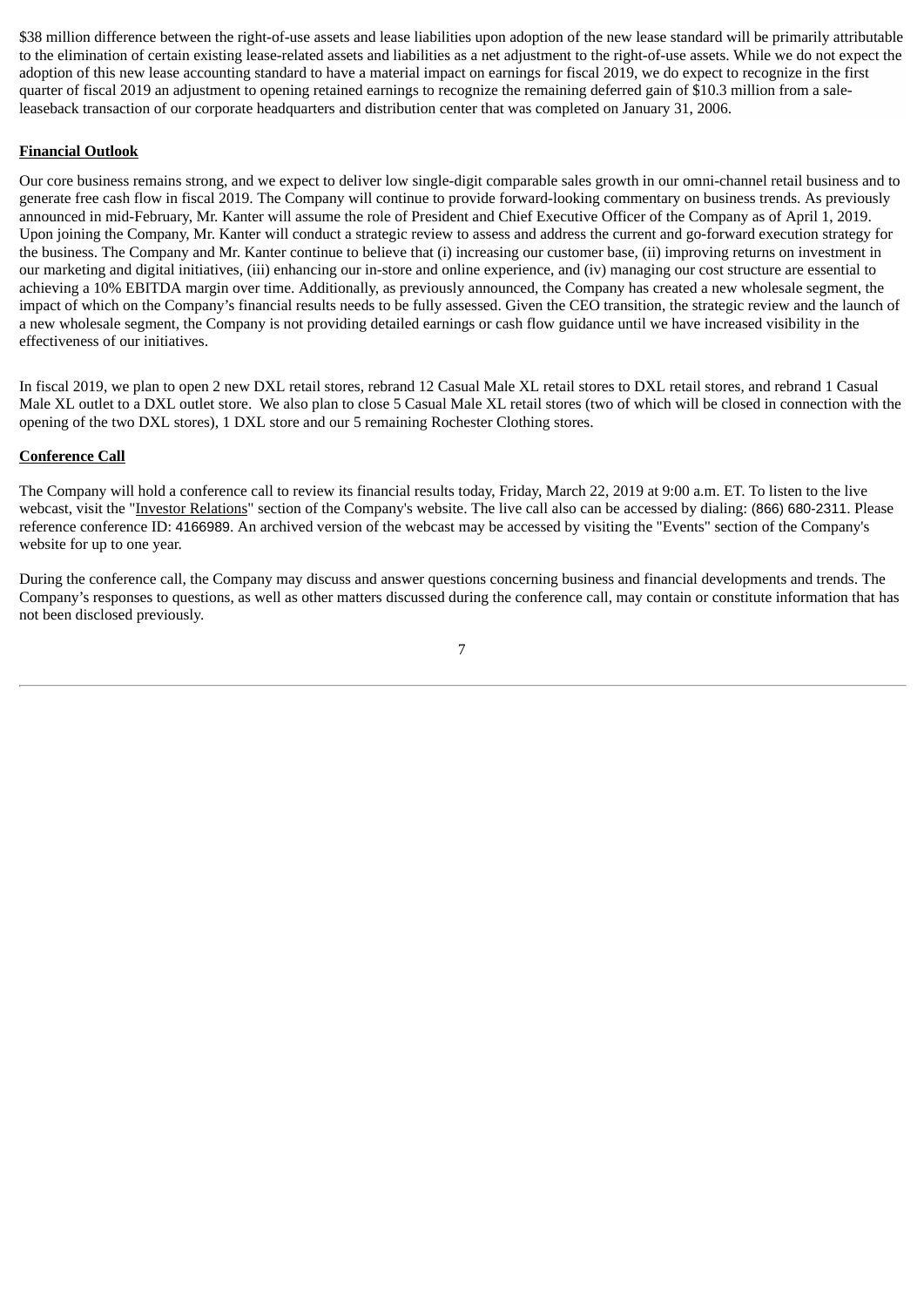#### **Non-GAAP Measures**

In addition to financial measures prepared in accordance with U.S. generally accepted accounting principles ("GAAP"), this press release contains non-GAAP financial measures, including adjusted EBITDA, adjusted net income (loss), adjusted net income (loss) per diluted share, free cash flow before DXL expenditures and free cash flow. The presentation of these non-GAAP measures is not in accordance with GAAP, and should not be considered superior to or as a substitute for net loss, net loss per diluted share or cash flows from operating activities or any other measure of performance derived in accordance with GAAP. In addition, all companies do not calculate non-GAAP financial measures in the same manner and, accordingly, the non-GAAP measures presented in this release may not be comparable to similar measures used by other companies. The Company believes the inclusion of these non-GAAP measures helps investors gain a better understanding of the Company's performance, especially when comparing such results to previous periods, and that they are useful as an additional means for investors to evaluate the Company's operating results, when reviewed in conjunction with the Company's GAAP financial statements. Reconciliations of these non-GAAP measures to their comparable GAAP measures are provided in the tables below.

The Company believes that adjusted EBITDA (calculated as earnings before interest, taxes, depreciation and amortization, adjusted to exclude asset impairment charges, corporate restructuring and CEO transition costs) are useful to investors in evaluating its performance. With the significant capital investment associated with the DXL transformation and, therefore, increased levels of depreciation and interest, management uses adjusted EBITDA as a key metric to measure profitability and economic productivity.

The Company has fully reserved against its deferred tax assets and, therefore, its net loss is not reflective of earnings assuming a "normal" tax position. In addition, we have added back charges related to the impairment of assets, our corporate restructuring and CEO transition costs because it provides comparability of results without these non-cash charges. Adjusted net loss provides investors with a useful indication of the financial performance of the business, on a comparative basis, assuming a normalized effective tax rate of 26%.

Free cash flow and free cash flow before DXL capital expenditures are metrics that management uses to monitor liquidity. The Company has stated that it expects to fund its ongoing DXL capital expenditures with cash flow from operations. Management believes this metric is important to investors because it demonstrates the Company's ability to strengthen liquidity while also contributing to the funding of the DXL store growth and other capital projects. Free cash flow is calculated as cash flow from operating activities, less capital expenditures and excludes the mandatory and discretionary repayment of debt.

#### **About Destination XL Group, Inc.**

Destination XL Group, Inc. is the largest retailer of men's apparel in sizes XL and up, with operations throughout the United States as well as in London, England, and Toronto, Canada. In addition to DXL Men's Apparel retail and outlet stores, subsidiaries of Destination XL Group, Inc. also operates Rochester Clothing stores, Casual Male XL retail and outlet stores, and an e-commerce site at www.dxl.com. With more than 2,000 private label and name brand styles to choose from, big & tall customers are provided with a unique blend of wardrobe solutions not available at traditional retailers. The Company is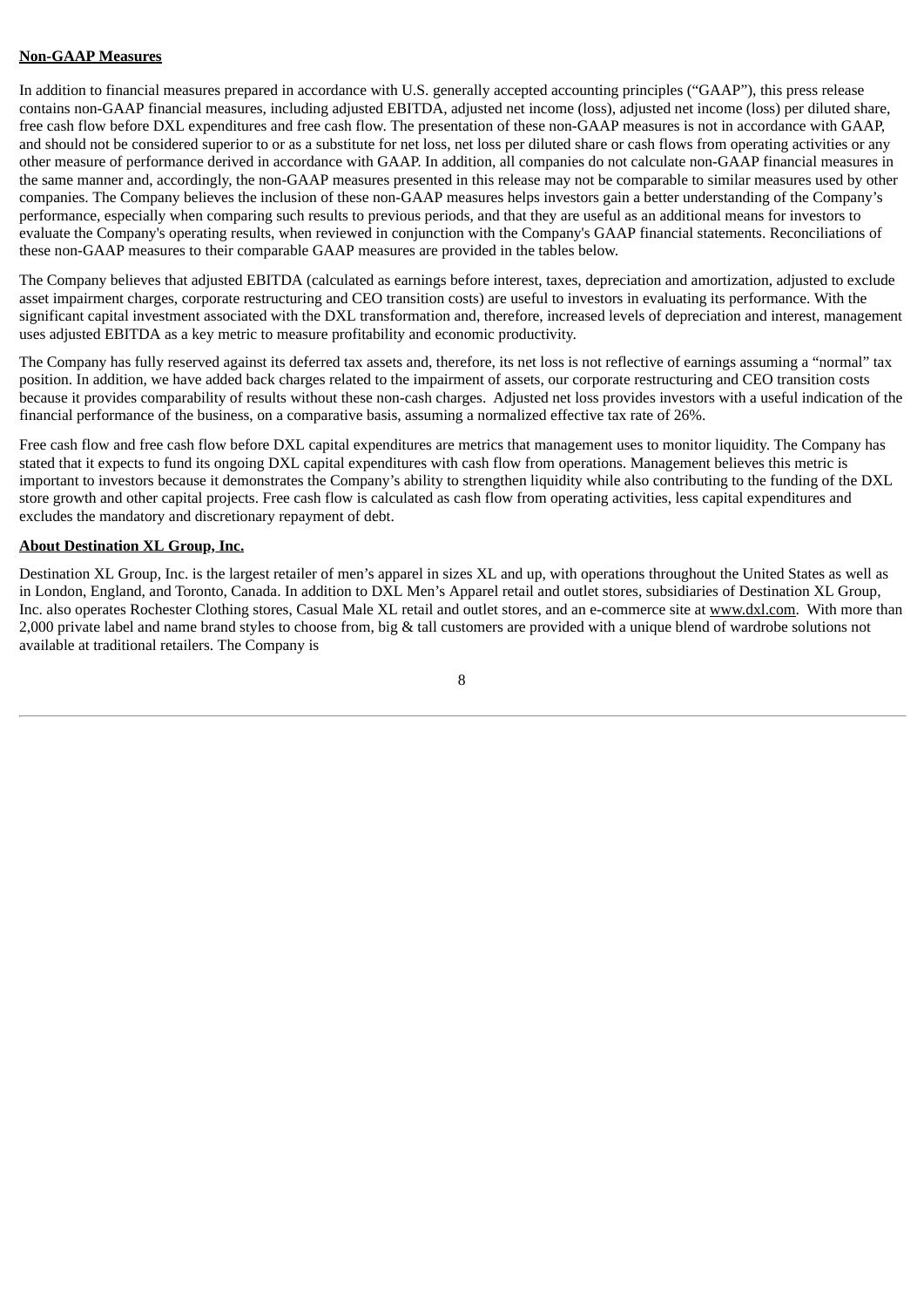headquartered in Canton, Massachusetts. For more information, please visit the Company's investor relations website: http://investor.destinationxl.com.

#### **Forward-Looking Statements**

Certain statements and information contained in this press release constitute forward-looking statements under the federal securities laws, including statements regarding the Company's store counts, cash flow and comparable sales growth for fiscal 2019; its objective of achieving a 10% EBITDA margin over time; the impact of its corporate restructuring on future profitability and expected annualized savings from the corporate restructuring; and continued growth of its core business in fiscal 2019. The discussion of forward-looking information requires management of the Company to make certain estimates and assumptions regarding the Company's strategic direction and the effect of such plans on the Company's financial results. The Company's actual results and the implementation of its plans and operations may differ materially from forward-looking statements made by the Company. The Company encourages readers of forward-looking information concerning the Company to refer to its filings with the Securities and Exchange Commission, including without limitation, its Annual Report on Form 10-K filed on March 23, 2018, that set forth certain risks and uncertainties that may have an impact on future results and direction of the Company, including risks relating to the Company's execution of its DXL strategy and ability to grow its market share, predict customer tastes and fashion trends, forecast sales growth trends and compete successfully in the United States men's big and tall apparel market.

Forward-looking statements contained in this press release speak only as of the date of this release. Subsequent events or circumstances occurring after such date may render these statements incomplete or out of date. The Company undertakes no obligation and expressly *disclaims any duty to update such statements.*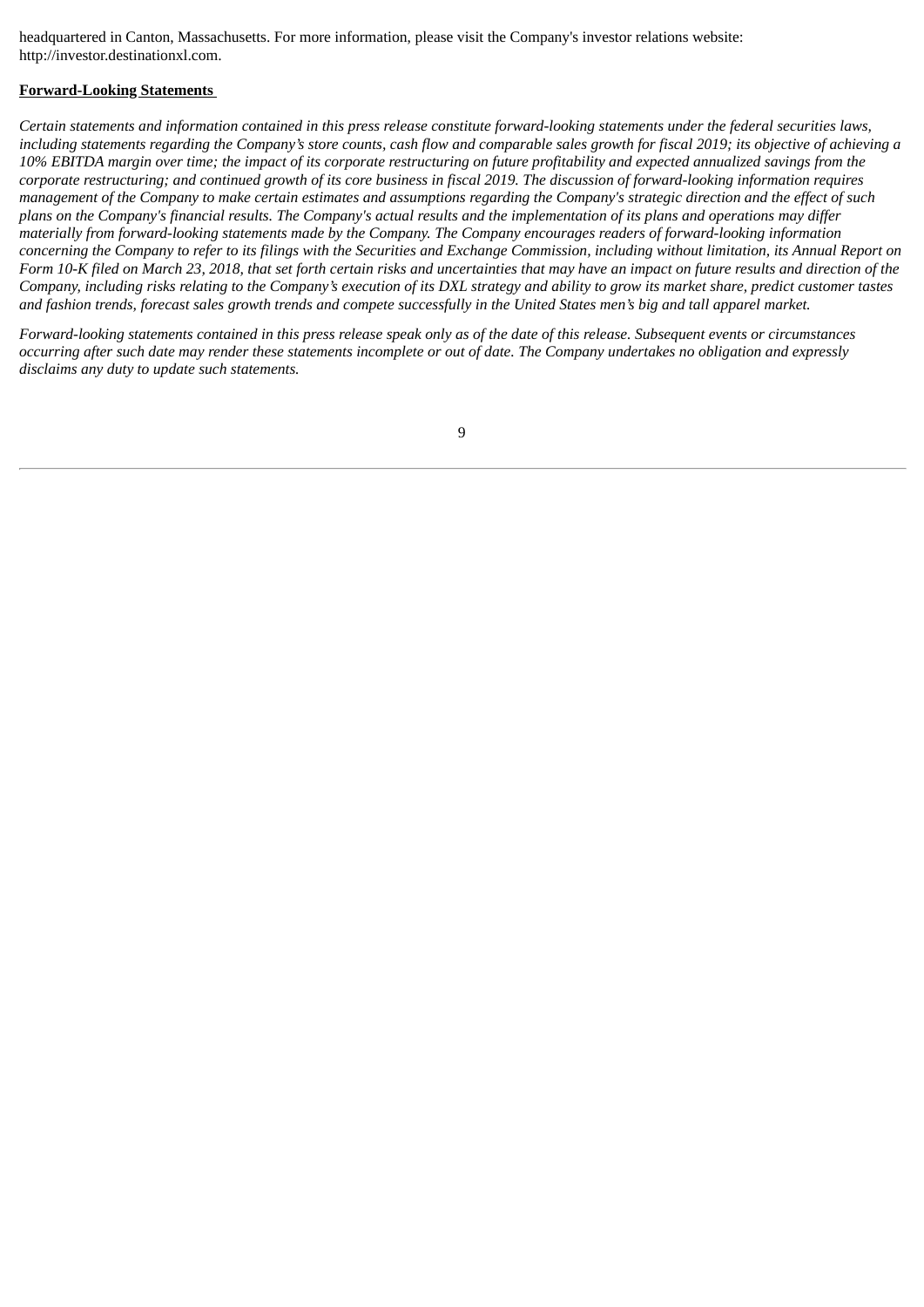#### DESTINATION XL GROUP, INC. CONSOLIDATED STATEMENTS OF OPERATIONS (In thousands, except per share data)

|                                                       |    | For the three months ended |                | For the fiscal year ended |                |                  |                  |           |  |  |
|-------------------------------------------------------|----|----------------------------|----------------|---------------------------|----------------|------------------|------------------|-----------|--|--|
|                                                       |    | February 2, 2019           |                | February 3, 2018          |                | February 2, 2019 | February 3, 2018 |           |  |  |
| <b>Sales</b>                                          |    | 131,150                    | $\mathfrak{S}$ | 135,522                   | $\mathbb{S}$   | 473,756          | $\mathbb{S}$     | 467,976   |  |  |
| Cost of goods sold including occupancy                |    | 74,134                     |                | 74,483                    |                | 262,467          |                  | 257,619   |  |  |
| Gross profit                                          |    | 57,016                     |                | 61,039                    |                | 211,289          |                  | 210,357   |  |  |
| Expenses:                                             |    |                            |                |                           |                |                  |                  |           |  |  |
| Selling, general and administrative                   |    | 50,236                     |                | 56,026                    |                | 183,868          |                  | 193,230   |  |  |
| CEO transition and restructuring costs                |    | 1,856                      |                |                           |                | 4,308            |                  |           |  |  |
| Impairment of assets                                  |    | 4,579                      |                | 2,377                     |                | 4,579            |                  | 4,095     |  |  |
| Depreciation and amortization                         |    | 6,786                      |                | 7,736                     |                | 28,653           |                  | 31,073    |  |  |
| Total expenses                                        |    | 63,457                     |                | 66,139                    |                | 221,408          |                  | 228,398   |  |  |
| <b>Operating loss</b>                                 |    | (6, 441)                   |                | (5,100)                   |                | (10, 119)        |                  | (18,041)  |  |  |
| Interest expense, net                                 |    | (820)                      |                | (860)                     |                | (3, 462)         |                  | (3, 357)  |  |  |
| Loss before benefit for income taxes                  |    | (7,261)                    |                | (5,960)                   |                | (13,581)         |                  | (21, 398) |  |  |
| Benefit for income taxes                              |    | (31)                       |                | (2,636)                   |                | (50)             |                  | (2,572)   |  |  |
| Net loss                                              | \$ | (7,230)                    | \$             | (3, 324)                  | \$             | (13,531)         | \$               | (18, 826) |  |  |
|                                                       |    |                            |                |                           |                |                  |                  |           |  |  |
| Net loss per share - basic and diluted                | \$ | (0.15)                     | $\mathfrak{s}$ | (0.07)                    | $\mathfrak{s}$ | (0.28)           | \$               | (0.39)    |  |  |
| Weighted-average number of common shares outstanding: |    |                            |                |                           |                |                  |                  |           |  |  |
| <b>Basic</b>                                          |    | 49,451                     |                | 48,666                    |                | 49,163           |                  | 48,888    |  |  |
| Diluted                                               |    |                            |                | 48,666                    |                | 49,163           |                  | 48,888    |  |  |
|                                                       |    | 49,451                     |                |                           |                |                  |                  |           |  |  |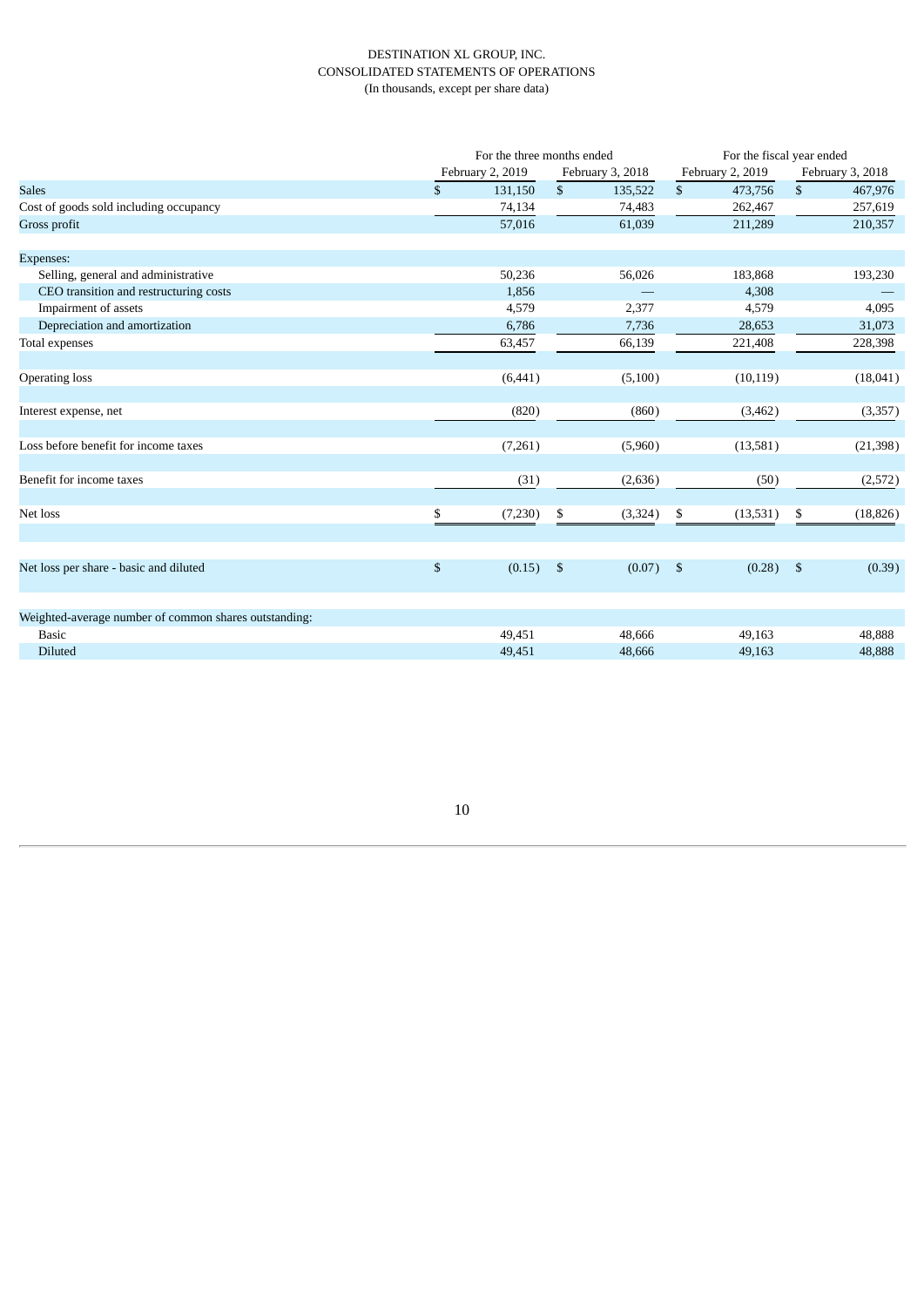#### DESTINATION XL GROUP, INC. CONDENSED CONSOLIDATED BALANCE SHEETS February 2, 2019 and February 3, 2018 (In thousands)

|                                            | February 2,<br>2019 |         | February 3,<br>2018 |         |  |
|--------------------------------------------|---------------------|---------|---------------------|---------|--|
| <b>ASSETS</b>                              |                     |         |                     |         |  |
|                                            |                     |         |                     |         |  |
| Cash and cash equivalents                  | \$                  | 4,868   | \$                  | 5,362   |  |
| <b>Inventories</b>                         |                     | 106,837 |                     | 103,332 |  |
| Other current assets                       |                     | 15,955  |                     | 12,973  |  |
| Property and equipment, net                |                     | 92,525  |                     | 111,032 |  |
| Intangible assets                          |                     | 1,150   |                     | 1,821   |  |
| Other assets                               |                     | 4,741   |                     | 5,885   |  |
| Total assets                               |                     | 226,076 | \$                  | 240,405 |  |
|                                            |                     |         |                     |         |  |
| LIABILITIES AND STOCKHOLDERS' EQUITY       |                     |         |                     |         |  |
|                                            |                     |         |                     |         |  |
| Accounts payable                           | \$                  | 34,418  | \$                  | 33,987  |  |
| Accrued expenses and other liabilities     |                     | 66,095  |                     | 65,263  |  |
| Long-term debt                             |                     | 14,757  |                     | 12,061  |  |
| Borrowings under credit facility           |                     | 41,908  |                     | 47,385  |  |
| Deferred gain on sale-leaseback            |                     | 10,258  |                     | 11,723  |  |
| Stockholders' equity                       |                     | 58,640  |                     | 69,986  |  |
| Total liabilities and stockholders' equity |                     | 226,076 |                     | 240,405 |  |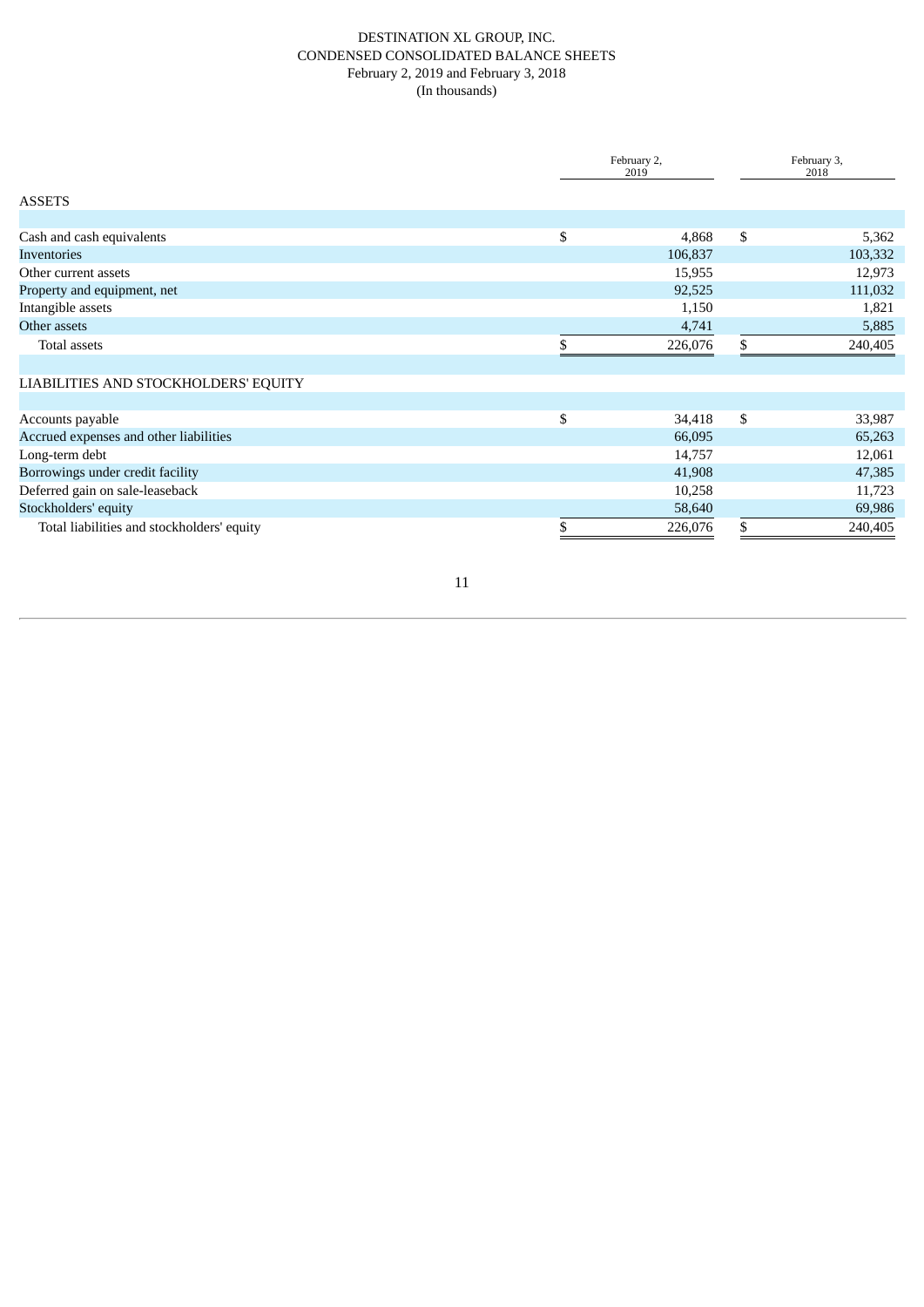#### **GAAP TO NON-GAAP RECONCILIATION OF ADJUSTED NET LOSS AND ADJUSTED NET LOSS PER DILUTED SHARE**

|                                                          | For the three months ended           |          |    |             |     |         |     |                                      | For the fiscal year ended |           |    |             |     |           |     |             |
|----------------------------------------------------------|--------------------------------------|----------|----|-------------|-----|---------|-----|--------------------------------------|---------------------------|-----------|----|-------------|-----|-----------|-----|-------------|
|                                                          | February 2, 2019<br>February 3, 2018 |          |    |             |     |         |     | February 2, 2019<br>February 3, 2018 |                           |           |    |             |     |           |     |             |
|                                                          |                                      |          |    | Per diluted |     |         |     | Per diluted                          |                           |           |    | Per diluted |     |           |     | Per diluted |
|                                                          |                                      |          |    | share       |     |         |     | share                                |                           |           |    | share       |     |           |     | share       |
| (in thousands, except per share data)                    |                                      |          |    |             |     |         |     |                                      |                           |           |    |             |     |           |     |             |
| Loss before tax provision, on a GAAP basis               | S.                                   | (7, 261) |    |             |     | (5,960) |     |                                      | \$                        | (13, 581) |    |             | S   | (21, 398) |     |             |
| Benefit for income taxes                                 |                                      | (31)     |    |             |     | (2,636) |     |                                      |                           | (50)      |    |             |     | (2,572)   |     |             |
| Net loss, on a GAAP basis                                |                                      | (7,230)  | -S | (0.15)      |     | (3,324) | S   | (0.07)                               |                           | (13,531)  | S  | (0.28)      | S   | (18, 826) | S   | (0.39)      |
|                                                          |                                      |          |    |             |     |         |     |                                      |                           |           |    |             |     |           |     |             |
| Add back:                                                |                                      |          |    |             |     |         |     |                                      |                           |           |    |             |     |           |     |             |
| Impairment of assets                                     | \$.                                  | 4,579    |    | 0.09        | \$. | 2.377   | \$. | 0.05                                 | \$.                       | 4,579     | \$ | 0.09        | \$. | 4,095     | \$. | 0.08        |
| <b>CEO</b> transition costs                              |                                      | 1,843    |    | 0.04        |     |         |     |                                      |                           | 2,404     |    | 0.05        |     |           |     |             |
| <b>Restructuring costs</b>                               |                                      | 13       |    | 0.00        |     |         |     |                                      |                           | 1,904     |    | 0.04        |     |           |     |             |
| Actual benefit for income taxes                          |                                      | (31)     |    | (0.00)      |     | (2,636) |     | (0.05)                               |                           | (50)      |    | (0.00)      |     | (2,572)   | S   | (0.05)      |
| Adjusted loss before income taxes                        |                                      | (826)    |    | (0.02)      | \$  | (3,583) |     | (0.07)                               | \$                        | (4,694)   |    | (0.10)      | \$. | (17, 303) | \$. | (0.35)      |
| Income tax benefit, assuming normalized tax rate of 26%, |                                      |          |    |             |     |         |     |                                      |                           |           |    |             |     |           |     |             |
| with no AMT benefit in 2017 or 2018                      |                                      | (215)    |    | (0.00)      |     | (932)   |     | (0.02)                               |                           | (1,220)   |    | (0.02)      |     | (4,499)   |     | (0.09)      |
| <b>Adjusted net loss, non-GAAP basis</b>                 |                                      | (611)    |    | (0.01)      |     | (2,651) |     | (0.05)                               |                           | (3, 474)  |    | (0.07)      |     | (12, 804) |     | (0.26)      |
|                                                          |                                      |          |    |             |     |         |     |                                      |                           |           |    |             |     |           |     |             |
| Weighted average number of common shares outstanding:    |                                      |          |    |             |     |         |     |                                      |                           |           |    |             |     |           |     |             |
| on a diluted basis                                       |                                      | 49,451   |    |             |     | 48,666  |     |                                      |                           | 49,163    |    |             |     | 48,888    |     |             |

## **GAAP TO NON-GAAP RECONCILIATION OF ADJUSTED EBITDA**

|                                |                  |       | For the three months ended | For the fiscal year ended |                  |  |                  |
|--------------------------------|------------------|-------|----------------------------|---------------------------|------------------|--|------------------|
|                                | February 2, 2019 |       | February 3, 2018           |                           | February 2, 2019 |  | February 3, 2018 |
| (in millions)                  |                  |       |                            |                           |                  |  |                  |
| Net loss, on a GAAP basis      |                  | (7.2) |                            | $(3.3)$ \$                | (13.5)           |  | (18.8)           |
| Add back:                      |                  |       |                            |                           |                  |  |                  |
| Benefit for income taxes       |                  | (0.0) |                            | (2.6)                     | (0.1)            |  | (2.6)            |
| Interest expense               |                  | 0.8   |                            | 0.9                       | 3.5              |  | 3.4              |
| Depreciation and amortization  |                  | 6.8   |                            | 77                        | 28.7             |  | 31.1             |
| EBITDA (non-GAAP)              |                  | 0.3   |                            | 2.6                       | 18.5             |  | 13.0             |
| Add back: CEO transition costs |                  | 1.8   |                            |                           | 2.4              |  |                  |
| Add back: Restructuring costs  |                  |       |                            |                           | 1.9              |  |                  |
| Add back: Impairment charges   |                  | 4.6   |                            | 2.4                       | 4.6              |  | 4.1              |
| Adjusted EBITDA (non-GAAP)     |                  | 6.8   |                            | 50                        | 27.4             |  | 17.1             |